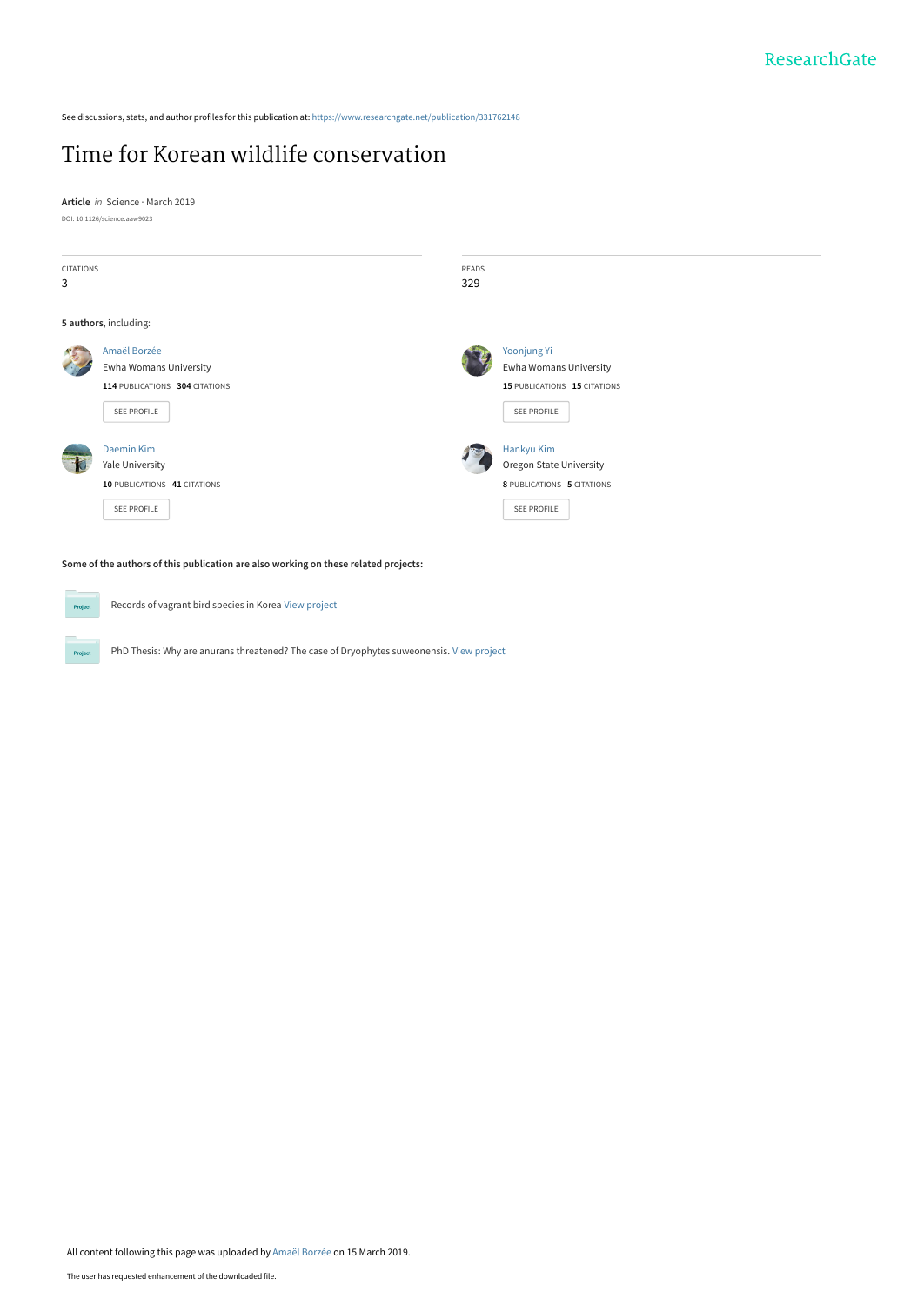

*Edited by* **Jennifer Sills**

# *Illegal killing of birds in Europe continues*

The European Union has enacted several legislative directives (*1*–*3*) in an effort to halt the illegal killing of wildlife. The Environmental Crime Directive (*3*) requires EU member states to address the killing and trade of protected species and to put an end to the substantial losses of habitats that form the Natura 2000 network of protected areas (*4*). The European Union has also signed on to international conventions on wildlife crime (*5*, *6*). Despite these global efforts to protect biodiversity, illegal killing and trade of birds in the European Union continues unabated. Policy-makers must prioritize the protection of birds and other wildlife by recognizing that the current legislation is ineffective and developing an improved strategy.

The current EU legislation falls short in several ways. First, the final goal of most environmental regulations is to protect and benefit humans, not to conserve the environment in which both humans and

wildlife live (*7*). Second, the legislation is not enforced, allowing countries to flagrantly flout the law. For example, the Spanish government authorized the capture of 1.7 million finches between 2013 and 2018, presumably to ensure a stock of captivebred birds in case the ban on trapping was enforced in the future (*8*). Third, decentralized systems in countries such as Spain allow a lack of legislative compliance. In the case of illegal poisoning, 10 of the 17 Spanish autonomous regions still lack action plans and invest little in human and economic resources (*9*) or conservation programs. Spain's lack of commitment shows; in just one of the country's reference laboratories for toxicological analyses, a total of 892 cases of illegal poisoning were diagnosed between 2004 and 2018, including threatened species such as Spanish imperial eagles, cinereous vultures, Egyptian vultures, and red kites (*10*). Fourth, legal loopholes allow countries to disregard the legislation. Because such loopholes allow hunting of migratory birds in 26 Mediterranean countries, 11 to 36 million birds are killed illegally every year while migrating through the region (*11*).

To ensure that reintroduction and conservation projects are effective, illegal activities

## Threatened birds, such as Egyptian vultures,

that threaten birds must be halted. The first step should be the enforcement of hunting and environmental laws, accompanied by educational policies. Local, regional, and national governments in EU member states can reduce illegal activities by strengthening penalties, standardizing implementation, and increasing controls in the field. Mobilizing long-term funding to tackle wildlife crime is also imperative.

### **Antoni Margalida1,2\* and Rafael Mateo 1**

1 Institute for Game and Wildlife Research, IREC (CSIC-UCLM-JCCM), 13005 Ciudad Real, Spain. <sup>2</sup>Division of Conservation Biology, Institute of Ecology and Evolution, University of Bern, 3012 Bern, Switzerland.

\*Corresponding author. Email: a.margalida@csic.es

### **REFERENCES AND NOTES**

- 1. Birds Directive (http://ec.europa.eu/environment/ nature/legislation/birdsdirective/index\_en.htm).
- 2. Habitats Directive (http://ec.europa.eu/environment/ nature/legislation/habitatsdirective/index\_en.htm).
- 3. Environmental Crime Directive (http://ec.europa.eu/ environment/legal/crime/index.htm).
- 4. Natura 2000 (http://ec.europa.eu/environment/nature/ natura2000/index\_en.htm).
- 5. Conservation of Migratory Species of Wild Animals (www.cms.int/).
- 6. InternationalTrade in Endangered Species (www.cites.org/). 7. J. G. Laitos, L.J. Wolongevitz, *WilliamMary Environ. Law Pol. Rev*. 39, 2 (2014).
- 8. J. S.Gutiérrez,J.A. Masero,*Nature* 560, 431 (2018). 9. C. Cano *et al*.,"El veneno en España: Evolución del enven-
- enamiento de la fauna silvestre (1992–2013)"(SEO/ BirdLife, WWF/Adena, Madrid, Spain, 2016) [in Spanish].
- 10. R. Mateo *et al*., *Sci. Total Environ*. 536, 704 (2015). 11. A.L. Brochet *et al*., *Bird Conserv. Int*. 26, 1(2016).

10.1126/science.aaw7516

## *Time for Korean wildlife conservation*

Although the populations of many species in the Republic of Korea have declined, fewer species have gone extinct than in other similarly developed countries (*1*, *2*). The relative success of Korea's wildlife provides an opportunity for conservation. However, the country must act quickly; environmental exploitation, absence of protected areas in the regions that need them the most, and ongoing large-scale development projects will soon result in ecological catastrophes and further habitat loss (*1*, *3*). To protect its vulnerable species, Korea must both implement effective policies and raise public awareness about the importance of conservation.

Because Korea's species have declined relatively recently, straightforward conservation actions are likely to be effective. Korea's restoration and conservation programs have already improved conditions for Asian black bears (*4*). Korea should restore population connectivity for long-tailed gorals to combat the high probability of local extirpation (*5*)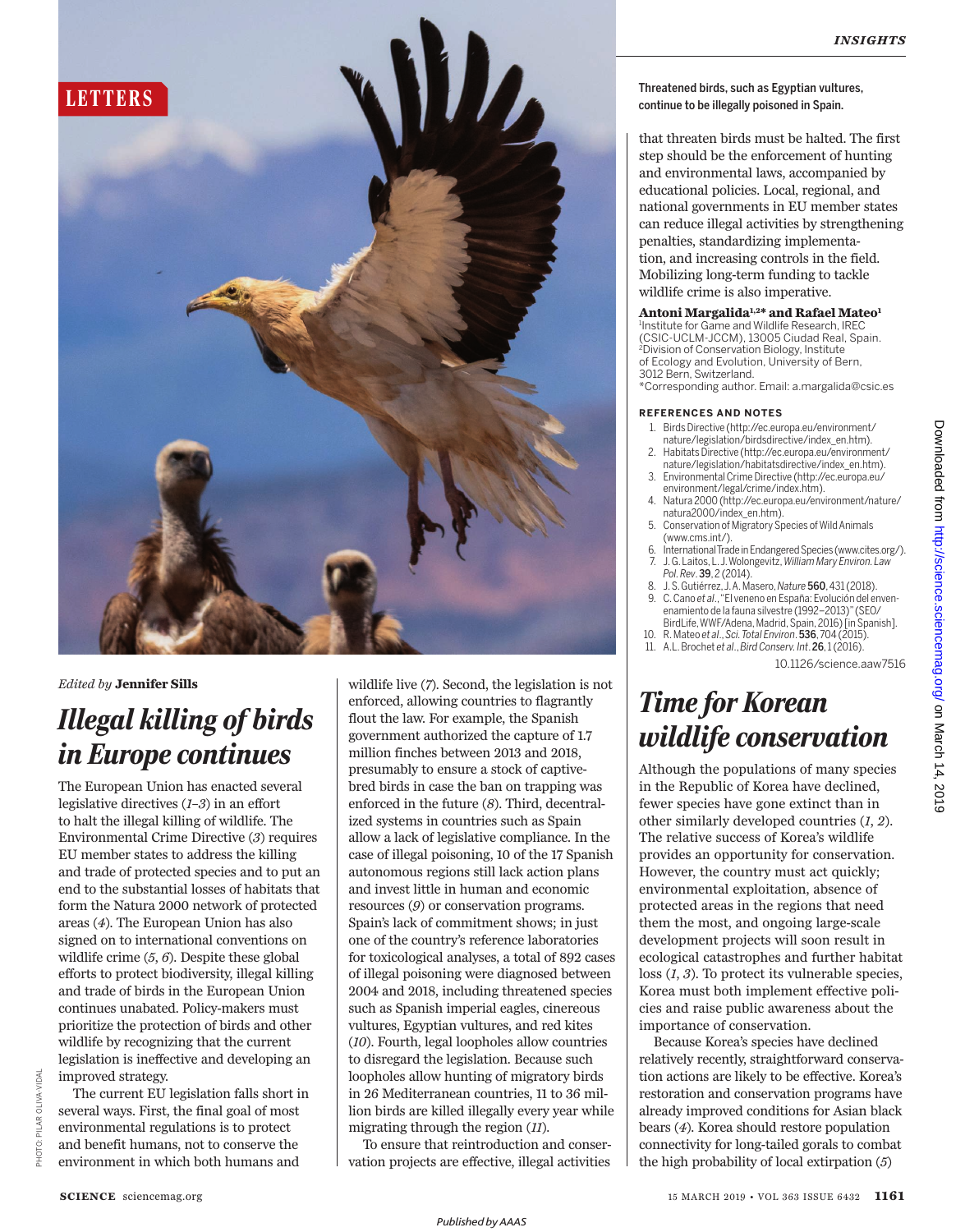as well as supplement nesting materials for black-faced spoonbills to increase the number of breeding pairs at colonies (*6*). To improve prospects of a broad array of taxa, Korea should protect core habitats of species such as the endemic loach *Kichulchoia brevifasciata* (*7*) and migratory songbirds (*8*) and designate protected sites that include populations of endangered black rat snakes and Suweon tree frogs (*9*, *10*). The Korean government should prioritize key areas such as wetlands, where biodiversity is as high as the development pressure for economic expansion, and the demilitarized zone (DMZ) between the two Koreas, an important ecological corridor connecting different biotopes. Because laws prevent either nation from developing the DMZ, it has essentially functioned as a protected area since its creation, a trait important to maintain in the future.

Despite Korea's economic and technological advances, the government prioritizes national conservation projects only when they have popular support. For example, Indo-Pacific bottlenose dolphins were kept in captivity until Korean citizens protested, and their release was funded by a tax increase supported by Seoul's population (*11*, *12*). The survival of Korean species should not rest only on the shoulders of those raising awareness and educating the public about conservation. It is time to recognize Korea's neglected biodiversity and expand conservation efforts. Public engagement is important, but political and private-sector involvement should be codified to guarantee protection before it's too late.

**Amaël Borzée<sup>1</sup> \*, Marie-Yon Struecker 2 , Yoonjung Yi 1 , Daemin Kim<sup>3</sup> , Hankyu Kim<sup>4</sup>** <sup>1</sup>Division of EcoScience and College of Life Science, Ewha Womans University, Seoul, Republic of Korea.

<sup>2</sup>National Nature Trust Korea, Anyang, Republic of Korea. <sup>3</sup>Department of Ecology and Evolutionary Biology, Yale University, New Haven, CT 06510, USA. <sup>4</sup>Forest Ecosystems and Society, Oregon State University, Corvallis, OR 97331, USA. \*Corresponding author. Email: amaelborzee@gmail.com

#### **REFERENCES AND NOTES**

- 1. S.-D.Lee,A. J.Miller-Rushing,*Biol. Cons.*176,262 (2014).
- 2. S. L. Pimm *et al.*, *Science.*344, 987 (2014).
- 3. J. K.Lee *et al.*, *Bird. Conserv. Int.*28,238 (2018).
- 4. B. Lee, D.Jeong,*Newslett. Int.Assoc. Bear Res. Manage.*
- *(IBA)IUCN/SSC BSG* 18,8 (2009). 5. B.-J.Kim, B.-K. Lee, H. Lee,G.-S. Jang, *Anim. Cells Syst.*20,
- 52 (2016). 6. K.Lee,Y. C. Jang, S. Hong, J. Lee, I.K. Kwon, *J. Korean Soc.*
- *Mar.Environ. Energy.*18, 45 (2015). 7. D.Kim, K. W.Conway, H.-B. Jeon,Y.-S. Kwon, Y.-J. Won,
- *Conserv. Genet.*14, 757 (2013). 8. C. L. Edenius *et al*., *Bird. Conserv. Int.*27,35 (2017).
- 9. J.-H.Lee, D. Park,H.-C. Sung, *Zool. Sci.*29,281 (2012).
- 10. A.Borzée, K. Kim, K.Heo, P. G.Jablonski, Y. Jang,*PeerJ.*5, e3872 (2017).
- 11. S. Kim,B. Tatar,*Coast. Manage.* 46, 222 (2018).
- 12. H.-J.Kim,S.-J.Jin,S.-H. Yoo,*Sustainability* 10,3199 (2018).

10.1126/science.aaw9023

## *Invertebrate scavengers matter*

Recent assessment reports by the Intergovernmental Science-Policy Platform on Biodiversity and Ecosystem Services (IPBES) for Europe and Central Asia (*1*) and Africa (*2*) acknowledge that, by removing carcasses, vertebrate scavengers contribute to pest and disease regulation and reduce greenhouse gas emissions (*1*, *2*). Recognizing the value of vertebrate scavengers, in these regions and others, is an important step toward improving policies for management and conservation of biodiversity and ecosystems (*3*). However, the reports overlook the many and diverse invertebrates that also participate in



Asian black bears in Korea have benefited from conservation efforts. 10.1126/science.aaw7029

carrion decomposition in terrestrial and aquatic ecosystems (*4*–*6*).

Flies, beetles, and ants are often the first animals to arrive at a carcass and, together with other invertebrates, can remove up to 90% of tissues from small vertebrate carcasses in only a few days (*4*, *6*). Invertebrate scavenger richness, which is an order of magnitude greater than that of vertebrate scavengers, makes a substantial contribution to biodiversity in most ecosystems. For example, 522 invertebrate species of 151 families were recorded at 10 piglet carcasses (*4*), and about 215 beetle species were found at 18 ungulate carcasses (*7*). Approximately 400 species of marine invertebrates contribute to the removal of whale carcasses, including their bones (*8*). The trophic specialization of invertebrate scavengers is widely exploited in forensic entomology and used for criminal prosecutions, including the fight against poaching (*9*).

The ecological functions of scavengers, including nutrient cycling and biodiversity maintenance (*10*), are under threat as vertebrate scavengers such as vultures and top predators have plummeted (*11*). Whereas vertebrate defaunation is pervasive and widely acknowledged, invertebrate populations have been ignored, despite declines in abundance of 45% (compared with a 25% decline in vertebrates) (*12*). Society—and IPBES, in particular—should recognize invertebrate scavengers' contribution to carcass removal and their role in biodiversity conservation, ecosystem functioning, and human well-being.

### **Pedro P. Olea1,2\*, Patricia Mateo-Tomás3,4 , Philip S. Barton<sup>5</sup>**

<sup>1</sup>Centro de Investigación en Biodiversidad y Cambio Global (CIBC-UAM), Universidad Autónoma de Madrid, 28049 Madrid, Spain. <sup>2</sup>Departamento de Ecología, Universidad Autónoma de Madrid, 28049 Madrid, Spain. <sup>3</sup>Centre for Functional Ecology, University of Coimbra, 3000-456 Coimbra, Portugal. <sup>4</sup>Oviedo University, 33006 Oviedo, Spain. <sup>5</sup>Fenner School of Environment and Society, Australian National University, Canberra, ACT 2601, Australia. \*Corresponding author. Email: pedrop.olea@uam.es

#### **REFERENCES AND NOTES**

- 1. IPBES, "The IPBES regional assessment report on biodiversity and ecosystem services for Europe and Central Asia," M.Rounsevell, M. Fischer,A.Torre-Marin Rando,A. Mader, Eds.(Secretariat of IPBES, 2018).
- 2. IPBES, "The IPBES regional assessment report on biodiversity and ecosystem services for Africa," E. Archer, L. Dziba, K. J. Mulongoy, M. A. Maoela, M. Walters, Eds.<br>(Secretariat of IPBES, 2018).
- 3. P. Mateo-Tomás, P. P.Olea, *Nature* 558, 519 (2018).
- 4. J. A.Payne, *Ecology* 46, 592 (1965).
- 5. G. S.Anderson, L. S. Bell,*PLOS ONE* 11, e0149107 (2016).
- 6. P. S. Barton, M.J. Evans, *Ecol. Entomol*. 42, 364 (2017).
- 7. J. M. Barry *et al*., *Oecologia* 10.1007/s00442-018-4315-z  $(2018)$
- 8. C. R. Smith, A. R. Baco, *Oceanogr. Mar.Biol*. 41,311 (2003).
- 9. E. B.Mondor *et al*., *Nat. Educ.Knowl*. 3, 21 (2012).
- 10. P. S. Barton *et al*., *Oecologia* 171, 761 (2013).
- 11. D. Ogada *et al*., *Conserv. Lett*. 9, 89 (2016).
- 12. R. Dirzo *et al*., *Science* 345, 401(2014).

PHOTO: KRISTEL RICHARD/MINDEN PICTURES

KRISTEL RICHARD/MINDEN PICTURES